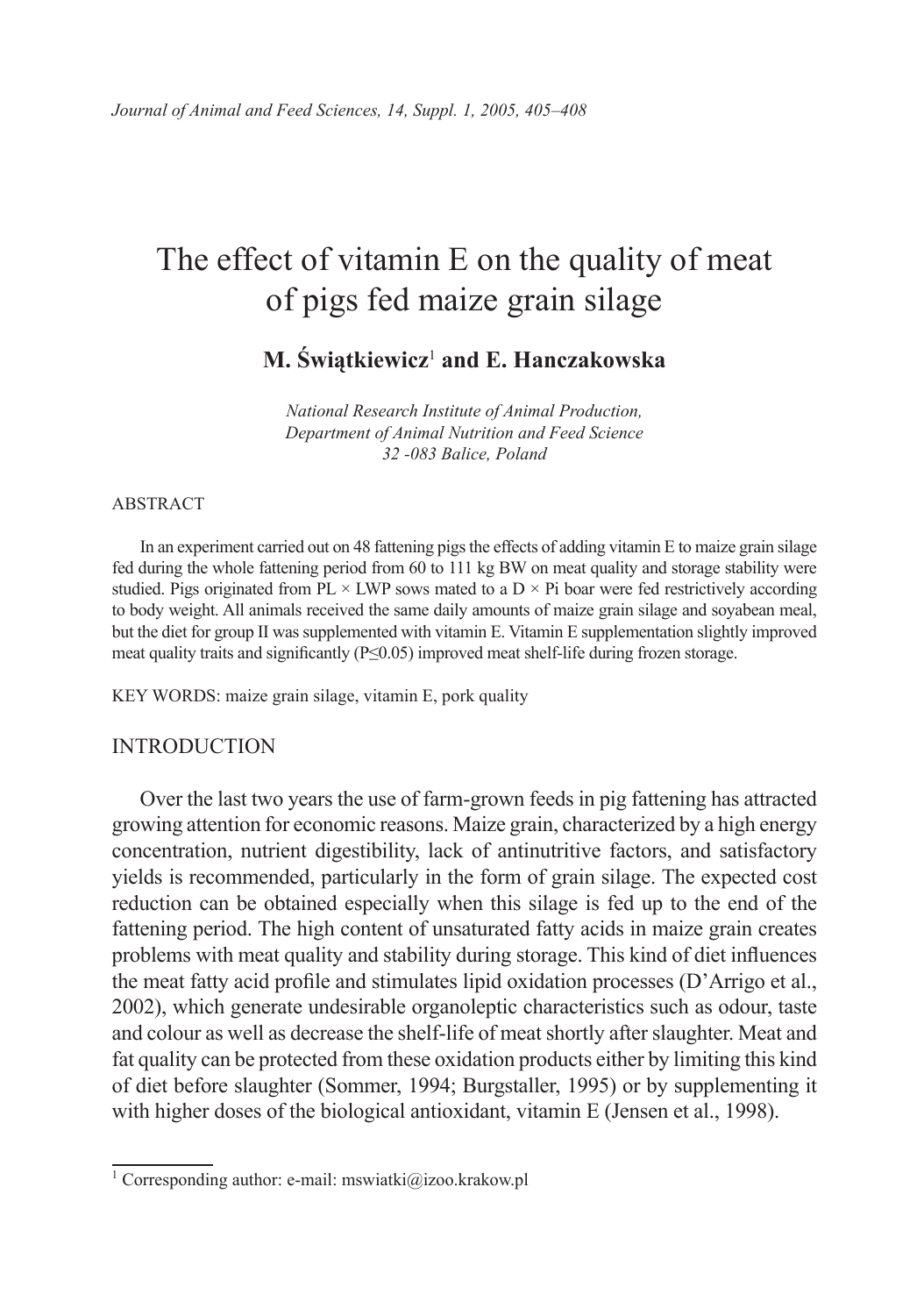The aim of this experiment was to investigate the effectiveness of adding vitamin E to maize grain silage fed to pigs during the entire fattening period on meat quality and stability.

# MATERIAL AND METHODS

The experiment was carried out on 48 pigs originated from Polish Landrace  $\times$ Large White Polish sows mated to a Duroc  $\times$  Pietrain boar, and divided into two restrictively fed groups according to body weight from approximately 60 to 111 kg. For the whole fattening period, group I received crushed maize grain silage in amounts of 2.2-2.8 kg daily and, as the protein component, soyabean meal (0.6 to 0.5 kg/d). For pigs in group II the same diet was supplemented with 600 mg of vitamin E per kg of soyabean meal. Daily feed rations for pigs in both groups were supplemented with vitamins and minerals. All animals were kept in individual, straw-bedded pens. At the end of the experiment all of the pigs were slaughtered, right sides of carcasses were evaluated and samples of *longissimus dorsi* muscle, obtained from the area of the last thoracic and first lumbar vertebra, were collected for basic chemical analysis (AOAC, 1990), TBA-RS content (Pikul et al., 1989) and fatty acid profile (gas chromatograph Varian 3400). Backfat samples were taken from the same place for peroxide value estimation (AOAC, 1990). TBA-RS, peroxide value and meat colour (colourimeter Minolta CR-310) were measured after 2 weeks and 4 months of storage at -25°C. All data were subjected to analysis of variance (Statistica, 1997).

### **RESULTS**

The results presented in Table 1 indicate that maize silage supplemented with vitamin E had no effect on pigs' carcass quality. All measured parameters were slightly better in pigs receiving vitamin E, but the differences were not statistically significant.

|                                         | Experimental groups       |                                           |            |
|-----------------------------------------|---------------------------|-------------------------------------------|------------|
| Item                                    | I - maize grain<br>silage | II - maize grain<br>silage with vitamin E | <b>SEM</b> |
| Body weight at slaughter, kg            | 111                       | 111                                       | 0.282      |
| Meat content in primal cuts, kg         | 26.08                     | 26.25                                     | 0.477      |
| Meat in proper ham, %                   | 75.18                     | 75.38                                     | 0.778      |
| Loin eye area, $cm2$                    | 59.02                     | 59.39                                     | 1.754      |
| Carcass meatiness, %                    | 58.73                     | 60.07                                     | 0.873      |
| Backfat thickness of 5 measurements, cm | 2.42                      | 2.37                                      | 0.066      |

Table 1. Results of carcass quality evaluation

Some of the meat quality and stability parameters assessed in the present experiment are given in Table 2. The chemical composition of *M. longissimus dorsi*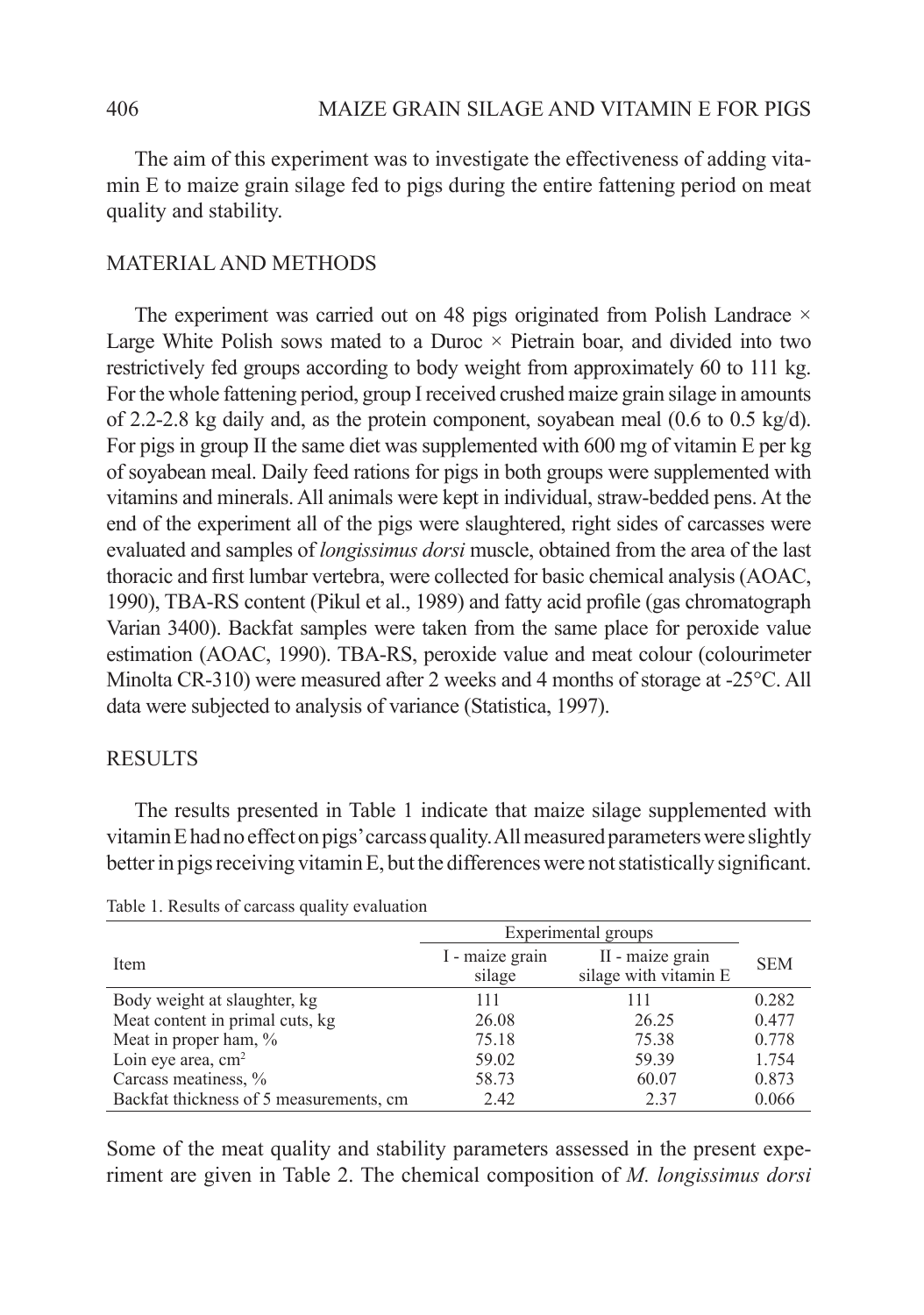## ŚWIĄTKIEWICZ M., HANCZAKOWSKA E. 407

was similar in both groups. The vitamin E-supplemented maize silage increased the polyunsaturated fatty acid content in meat by 1.9%, but the differences were not significant. A tendency towards improved (by 1.7 to 3.33%) meat redness and yellowness, measured after 2 weeks and 4 months of storage, was observed in pigs receiving vitamin E. Supplementation of the maize silage with vitamin E significantly  $(P \le 0.05)$  decreased the peroxide value and TBA-RS content in meat after 4 months of frozen storage by approximately 36 and 18%, respectively in comparison with the unsupplemented group.

|                                            | Experimental groups       |                                             |            |
|--------------------------------------------|---------------------------|---------------------------------------------|------------|
| Item                                       | I - maize grain<br>silage | $II$ – maize grain silage<br>with vitamin E | <b>SEM</b> |
| Crude protein content, %                   | 23.08                     | 23.40                                       | 0.129      |
| Crude fat content, %                       | 1.97                      | 1.78                                        | 0.144      |
| PUFA, $%$                                  | 21.64                     | 22.05                                       | 1.075      |
| Meat colour on Hunter scale after 2 weeks  |                           |                                             |            |
| lightness                                  | 44.58                     | 45.40                                       | 0.590      |
| redness                                    | 12.86                     | 13.08                                       | 0.120      |
| yellowness                                 | 2.40                      | 2.32                                        | 0.103      |
| Meat colour on Hunter scale after 4 months |                           |                                             |            |
| lightness                                  | 42.94                     | 44.63                                       | 0.561      |
| redness                                    | 12.29                     | 12.69                                       | 0.121      |
| yellowness                                 | 3.62                      | 3.52                                        | 0.106      |
| Peroxide value after 2 weeks, meg/kg       | 0.473                     | 0.401                                       | 0.056      |
| Peroxide value after 4 months, meg/kg      | 0.959 <sup>b</sup>        | $0.614$ <sup>a</sup>                        | 0.075      |
| TBA-RS after 2 weeks, mg/kg                | 0.457                     | 0.454                                       | 0.014      |
| TBA-RS after 4 months, mg/kg               | 0.625 <sup>b</sup>        | $0.510^{a}$                                 | 0.028      |

Table 2. Some indices of *M. longissimus dorsi* meat quality and stability

a,b<sub>-</sub>  $P < 0.05$ 

## DISCUSSION

The main hypothesis examined in the present experiment was the possibility of improving the quality and storage stability of meat from pigs fed high amounts of maize grain silage to the end of the fattening period. The obtained results indicate a tendency towards improved carcass and meat quality in pigs fed maize grain silage with added vitamin E, but the differences were not significant. Supplementation prevented the meat from yellowing and increased meat redness after frozen storage, which is always desired by consumers (Jensen et al., 1998). Meat colour stabilization agrees with the findings obtained by the present author in a previous experiment (Hanczakowska, 2004) as well as in other studies (Monahan et al., 1992). The antioxidative role of vitamin E was confirmed by a